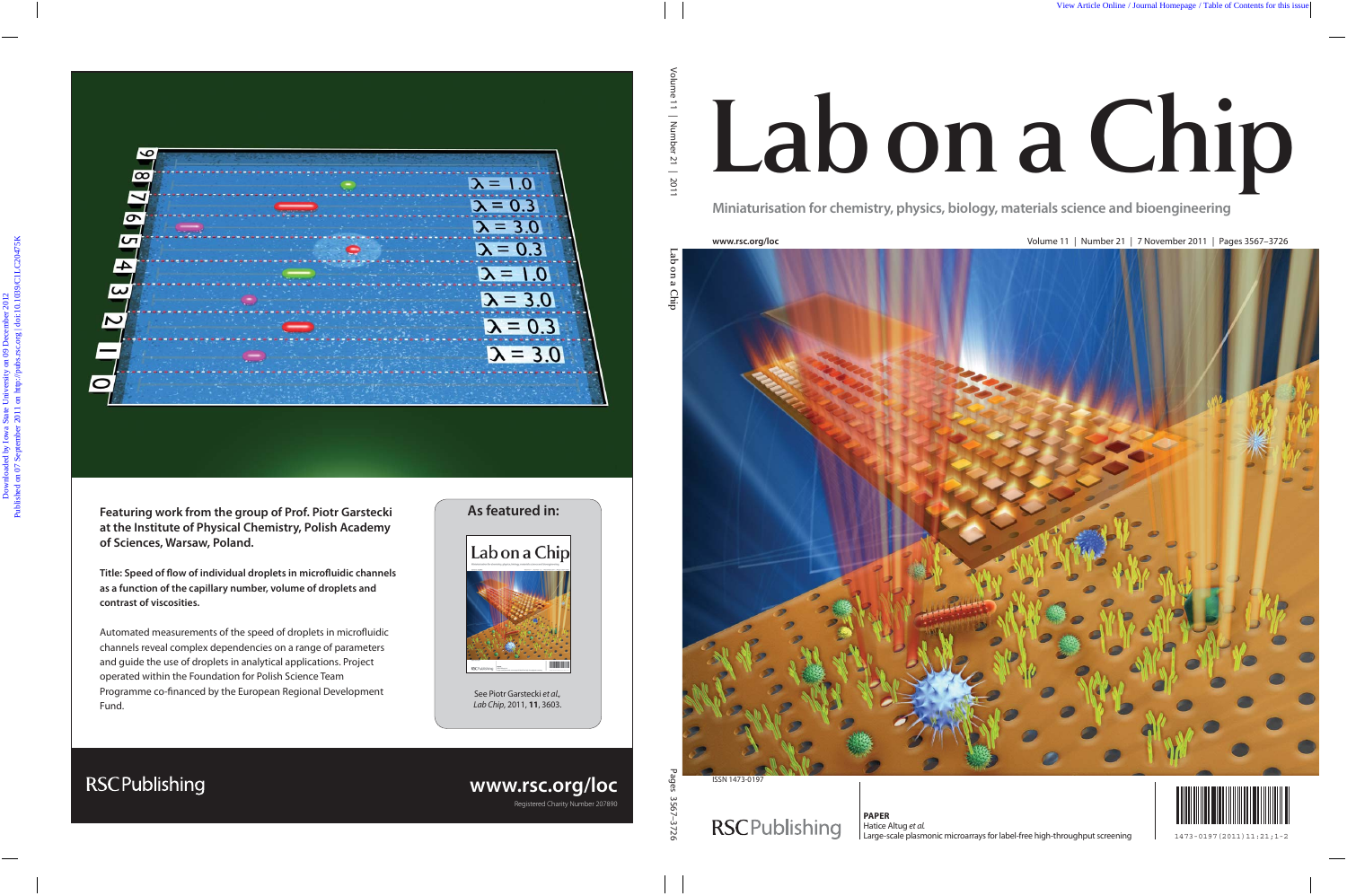Cite this: Lab Chip, 2011, <sup>11</sup>, 3596

### Large-scale plasmonic microarrays for label-free high-throughput screening†

Tsung-Yao Chang, $\ddagger^a$  Min Huang, $\ddagger^b$  Ahmet Ali Yanik, $^b$  Hsin-Yu Tsai, $^a$  Peng Shi, $^a$  Serap Aksu, $^b$ Mehmet Fatih Yanik\*<sup>ac</sup> and Hatice Altug\*b

Received 1st June 2011, Accepted 9th August 2011 DOI: 10.1039/c1lc20475k

Microarrays allowing simultaneous analysis of thousands of parameters can significantly accelerate screening of large libraries of pharmaceutical compounds and biomolecular interactions. For largescale studies on diverse biomedical samples, reliable, label-free, and high-content microarrays are needed. In this work, using large-area plasmonic nanohole arrays, we demonstrate for the first time a large-scale label-free microarray technology with over one million sensors on a single microscope slide. A dual-color filter imaging method is introduced to dramatically increase the accuracy, reliability, and signal-to-noise ratio of the sensors in a highly multiplexed manner. We used our technology to quantitatively measure protein-protein interactions. Our platform, which is highly compatible with the current microarray scanning systems can enable a powerful screening technology and facilitate diagnosis and treatment of diseases. **Lab on a Chip**<br>
Cite this *lab* Chip, 2011, 11, 3596<br>
www.csc.org/loc **PAPER**<br> **Earge-scale plasmonic microarrays for label-free high-throughput screening?**<br> **Earge-scale plasmonic microarrays for label-free high-through** 

High-throughput functional study of proteins is important for early detection of diseases as well as for discovery of drug targets. Microarray analysis of proteins, nucleic acids, and chemicals provides an approach to efficiently identify protein–protein interactions, transcription profiles, and small molecule drug candidates.1–4 Current microarray technologies rely on labelbased fluorescence detection. However, labels often sterically interfere with molecular binding interactions and lead to inaccurate measurements.<sup>5,6</sup> Photo-bleaching and quenching of labels also cause further limitations for real-time and quantitative analysis of biomolecular interactions.<sup>7</sup> Moreover, fluorescencelabeling on a large number of proteins is costly and timeconsuming. Therefore, there is a significant need for label-free, large-scale, quantitative and high-throughput detection systems that can reliably and sensitively identify biomolecular interactions.

In the last decade, electrical, $8,9$  mechanical<sup>10–12</sup> and optical<sup>13–19</sup> sensing techniques have been proposed for label-free multiplexing applications. Among these, photonics-based approaches are highly advantageous. Optical biosensors allow transduction of the biomolecular binding signal remotely from the sensing volume, thereby minimizing sample contamination. Unlike mechanical and electrical sensors, they are also compatible with

physiological solutions and are not sensitive to changes in the ionic strengths of the analyte solutions. Among optical sensors, methods exploiting surface plasmon resonance (SPR) are taking the lead. Surface plasmons, electromagnetic excitations propagating at metal/dielectric interfaces associated with the collective oscillations of electrons, can interrogate minute changes within the close vicinity of the interface. In fact, SPR is considered as the gold standard technique for label free-detection.<sup>20</sup> Although SPR sensors have relatively high sensitivity, their large-scale multiplexing has been severely limited due to the need for an alignment sensitive prism coupling scheme that requires bulky instrumentation.<sup>21</sup>

Recently, sub-wavelength plasmonic nanohole arrays have generated much interest for label-free biosensing due to their potential for high-throughput multiplexing.<sup>22-26</sup> Nanohole arrays enable extraordinary optical transmission (EOT) through thick metal films by direct coupling of perpendicularly incident light to the plasmonic excitations.27–30 The resonance wavelength of EOT signal is strongly dependent on the effective dielectric constant of the adjacent medium around the nanohole arrays and can be used to detect any binding process without the use of labels.<sup>31,32</sup> A collinear excitation/collection coupling scheme combined with the small footprint of sensors provide unique opportunities to realize large-scale microarrays that can perform studies with minute amounts of biological samples. This is highly advantageous compared to high-quality factor dielectric microcavities, including photonic crystals<sup>33,34</sup> and whispery gallery mode resonators<sup>35</sup> suffering from alignment sensitive coupling schemes. As shown in Fig. 1, the transmitted EOT signal from each sensor can be directly imaged onto a charge-coupled device (CCD). The change in medium around the individual nanohole array sensor, before and after the binding events, can be detected by

a Department of Electrical Engineering and Computer Science, Massachusetts Institute of Technology, Cambridge, Massachusetts, 02139, USA. E-mail: yanik@mit.edu

<sup>&</sup>lt;sup>b</sup>Department of Electrical and Computer Engineering, Boston University, Boston, 02215, USA. E-mail: altug@bu.edu

c Department of Biological Engineering, Massachusetts Institute of Technology, Cambridge, 02139, USA

<sup>†</sup> Competing interest statement: The authors declare that they have no competing financial interest.

<sup>‡</sup> These authors contributed equally to this work.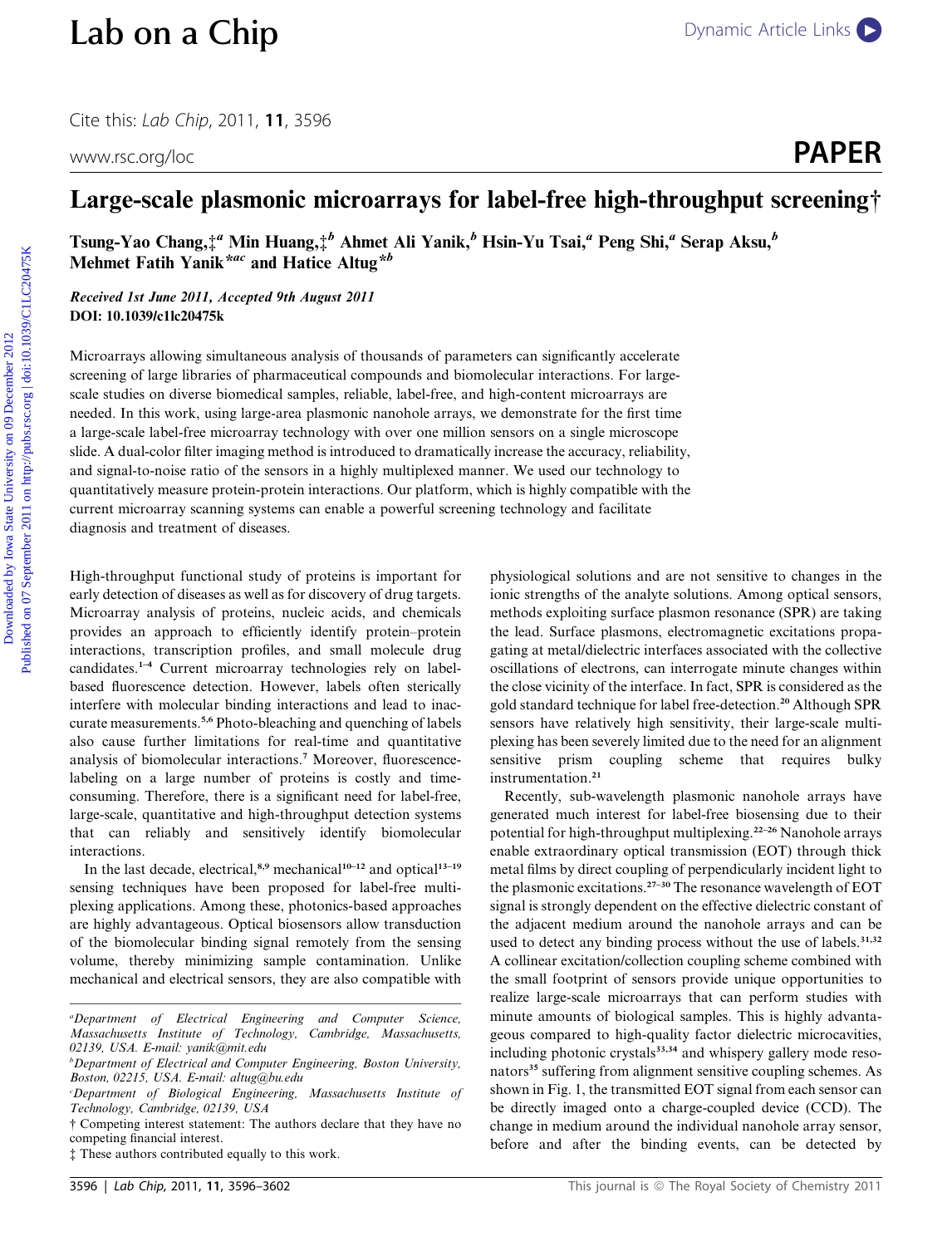

Fig. 1 Scheme of plasmonic nanohole arrays as biochemical sensors. Collimated light transmits through plasmonic nanohole array sensors and gets imaged by the CCD camera. Intensities shown on the CCD camera can be used to analyze the molecule accumulations on the sensor pixels in a high-throughput fashion.

monitoring the intensity modulation at the corresponding CCD pixels. However, current measurements<sup>31,36</sup> based on intensity variations at a single wavelength have been significantly unreliable and restrictive for multiplexing due to the intensity fluctuations caused by molecular absorptions as well as amplitude noises. Alternative detection techniques are necessary for rapid, highly reliable and large-scale microarray sensing. Also, it is crucial to introduce low-cost nanofabrication techniques for wide adaptation of nano-biochemical sensors.<sup>37</sup>

In this paper, we demonstrate a high-density label-free biodetection platform for reliable and massively multiplexed detection of biomolecular bindings. To achieve this, we introduce a dual-color filter imaging method (DcFI). This method allows identification of spectral shifts reproducibly in a multiplexed manner with more than 30 times improved signal-to-noise ratios (SNR) compared to methods based on direct intensity changes. Our method also reduces image acquisition time with respect to fluorescence techniques by two orders of magnitude. To create large-scale microarrays, we use interference lithography to fabricate 1.5 million sensors on a single microscope slide with a packing density of nearly one thousand sensors per mm<sup>2</sup>. High optical quality of the fabricated devices is confirmed with refractive index-based measurements showing high sensitivities<sup>22</sup> around 615 nm/RIU (RIU stands for refractive index unit). Sharp plasmonic resonances with line-widths as narrow as 22.5 nm full-width-at-half-maximum (FWHM) are observed. Using this platform, we demonstrate quantitative measurements of antibody bindings at a variety of concentrations in a label-free fashion.

#### **Results**

#### Fabrication of plasmonic microarray

Large-scale and cost-effective patterning of nanohole arrays on a regular microscope glass slide is achieved using interference

lithography technique as shown in Fig. 2a. Then, arrays of microscale sensing pixels are formed upon these nanoholes via photolithography and chromium deposition. Further detail of nanofabrication process is discussed in Method section. These sensing pixels are identical 20  $\mu$ m by 20  $\mu$ m squares and separated by 15 µm from each other. The size of a standard microscope glass slide is 75 mm by 25 mm. As a result, up to 1.5 million sensor pixels have been fabricated on a single glass substrate with a packing density of 816 sensors per mm<sup>2</sup>. The number of sensor elements on this plasmonic microarray is comparable to that of state-of-the-art fluorescence based microarrays. Such a dense multiplexing capability is sufficient for screening large-scale protein libraries containing  $30,000~40,000$  types of proteins. Scanning electron microscope (SEM) images of the fabricated microarrays are shown in Fig. 2b-2e. Fig. 2b shows the largescale view of the microarray. Each individual sensor contains around 33 by 33 nanoholes. High uniformity and structural quality of the gold nanohole structures (Fig. 2c and Fig. 2d) confirm the robustness of the interference lithography technique. Moreover, the tilted  $(30^{\circ})$  SEM image in Fig. 2e shows straight sidewalls. The periodicity of the nanohole arrays shown in the SEM images is 600 nm and the diameter of nanoholes is 200 nm. Distography tochinique as shown in Fig. 2a. Then, arrays of<br>
mercenal series prediction problems and the entropy and the entropy and the entropy and the entropy of the entropy of the entropy of the entropy of the entropy

#### Optical performance of the microarray

To experimentally evaluate the optical response of the nanohole arrays, transmission spectra were obtained using a collimated broadband light source at normal incidence. The transmitted signal was collected by an objective lens with 100x magnification and 0.7 numerical aperture, and fiber-coupled to a spectrometer. Fig. 3 shows the transmission spectrum of 200 nm radius Au nanohole array with 600 nm periodicity. The comparison between the finite-difference time-domain simulation (black) and experimental (red dashed) results in air shows good agreement for the  $(1,0)$  Au-air interface resonance. The  $(1,0)$  resonance wavelength red-shifts with increasing refractive index of the solution (water, acetone and isopropyl alcohol (IPA)). The sensitivity reaches up to 615 nm/RIU, which is comparable to the high value we previously demonstrated<sup>21</sup> with suspended nanohole arrays fabricated by electron beam lithography. To evaluate intrinsic detection limits of optical nanoscale sensors, literature commonly uses figure of merit (FOM), which is defined as the sensitivity divided by the FWHM of a Lorentzian shaped resonance. In this work, experimentally obtained FOMs are 27 for the (1,0) resonances over the entire microarray. Inset in Fig. 3 shows the transmission signal captured by the CCD camera. Light intensities coming from different sensor pixels are very uniform over the microscope slide. These results confirm that sensor devices with high optical quality can be fabricated uniformly over large areas by using interference lithography.

To functionalize microscale sensors with specific biomolecules, we utilized a high precision biomolecule spotting technique based on dip-pen lithography (BioForce Nanosciences TM). This capability is confirmed with spotted fluorescent antibodies on protein A/G functionalized sensors. Anti-mouse immunoglobulin (IgG) from goat (labeled with TRITC, red) and anti-monkey IgG from rabbit (labeled with FITC, green), are spotted onto the sensors. Fig. 4a shows the fluorescence signal from the spotted area. The spots are well defined and separated, and the individual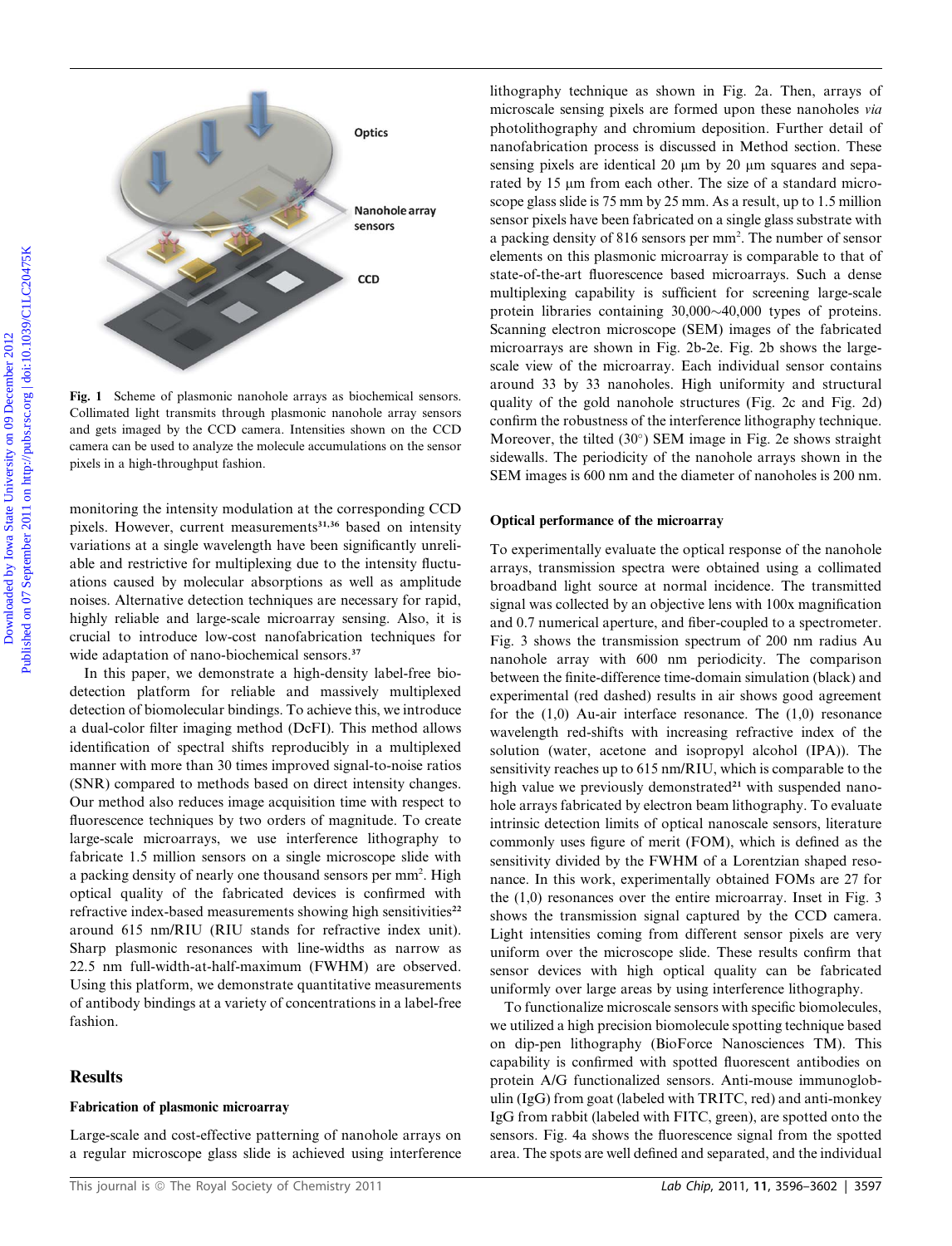

Fig. 2 Microarray fabrication scheme and SEM images. (a) Schematic representation of the fabrication process. Sensing pixel arrays are patterned on a standard microscope glass slide (75 mm by 25 mm) using interference lithography technique. (b) SEM images of the microarray with 7 by 11 sensor elements. Scale bar, 20  $\mu$ m. (c) Top view image of the part of a sensor pixel. Scale bar, 1  $\mu$ m. (d) Further enlarged image shows the uniformity and roundness of the nanohole arrays. Scale bar, 250 nm. (e)  $30^\circ$  tilted view reveals the verticality of edges. Scale bar, 200 nm.



Fig. 3 Transmission spectra of the nanohole arrays and its sensitivity to the surrounding refractive index changes. Experimental (black) and finite-difference time-domain simulation (red dashed line) spectra match well over the spectral region of interest. The surface plasmon resonance peak is due to resonance at the Au-air interface. Spectral shifts as the refractive index of the solution changes show high sensitivity (615 nm/ RIU) of the nanoholes with narrow resonances (FWHM  $=$  22.5 nm). The experimentally obtained figure of merit is 27. Inset shows the image of the microarray. Scale bar, 50 µm.

sensors are uniformly covered. Although the employed dip-pen lithography is suitable to demonstrate the multiplexing capability of the platform, it is a relatively slow technique due to its serial nature. For large-area microarray applications where large varieties of antibodies/proteins are needed to be immobilized rapidly, other surface spotting technologies can be also used.<sup>38</sup>

Label-free sensing of the analytes can be achieved by measuring the transmission spectrum and monitoring the EOT spectral shift of a sensing pixel. Spectral measurements are obtained sequentially following the protein A/G and goat antimouse IgG capturing. In Fig. 4b, the original resonance peak occurs at 670 nm (blue line). As molecules accumulate on the microarray surface, the (1,0) Au-Air resonance peak (red and green lines) red-shifts due to the increasing effective refractive index at the Au/air interface of the gold nanohole arrays.



Fig. 4 Spectral response of microarray pixels spotted with bio-molecules. (a) Fluorescence image of different antibodies being immobilized on separate sensors show the multiplexing feature. The red areas are immobilized with anti-mouse IgG labeled with TRITC, and the green ones are anti-monkey labeled with FITC. Test bio-samples are spotted onto individual sensor elements by dip-pen spotting shown as inset. Scale bar, 30  $\mu$ m. (b) Resonance of individual sensor pixel red-shifts after the immobilization of Protein A/G and anti-Mouse IgG. Transmission intensity reduces with accumulation of bio-molecules.

Attachment of 1 mg ml<sup>-1</sup> protein A/G and 1 mg ml<sup>-1</sup> goat antimouse IgG results in red shifts about 4 nm and 14 nm, respectively. The magnitude of the resonance shift with respect to bare surface allows direct quantification of the antibody molecules captured on the sensor surface. However, such measurements performed using a spectrometer is not suitable for highthroughput microarray applications since the sensors in the array needs to be evaluated sequentially rather than simultaneously. Therefore, alternative methods are needed for large-scale and massively multiplexed label-free detection.

#### Dual-color filter imaging method

For multiplexed detection, spectral shifts can be obtained from the variation of the spatial intensity distribution at a single wavelength captured as an image by a CCD camera.<sup>35</sup> For example, for the data presented in Fig. 4b, the initial resonance is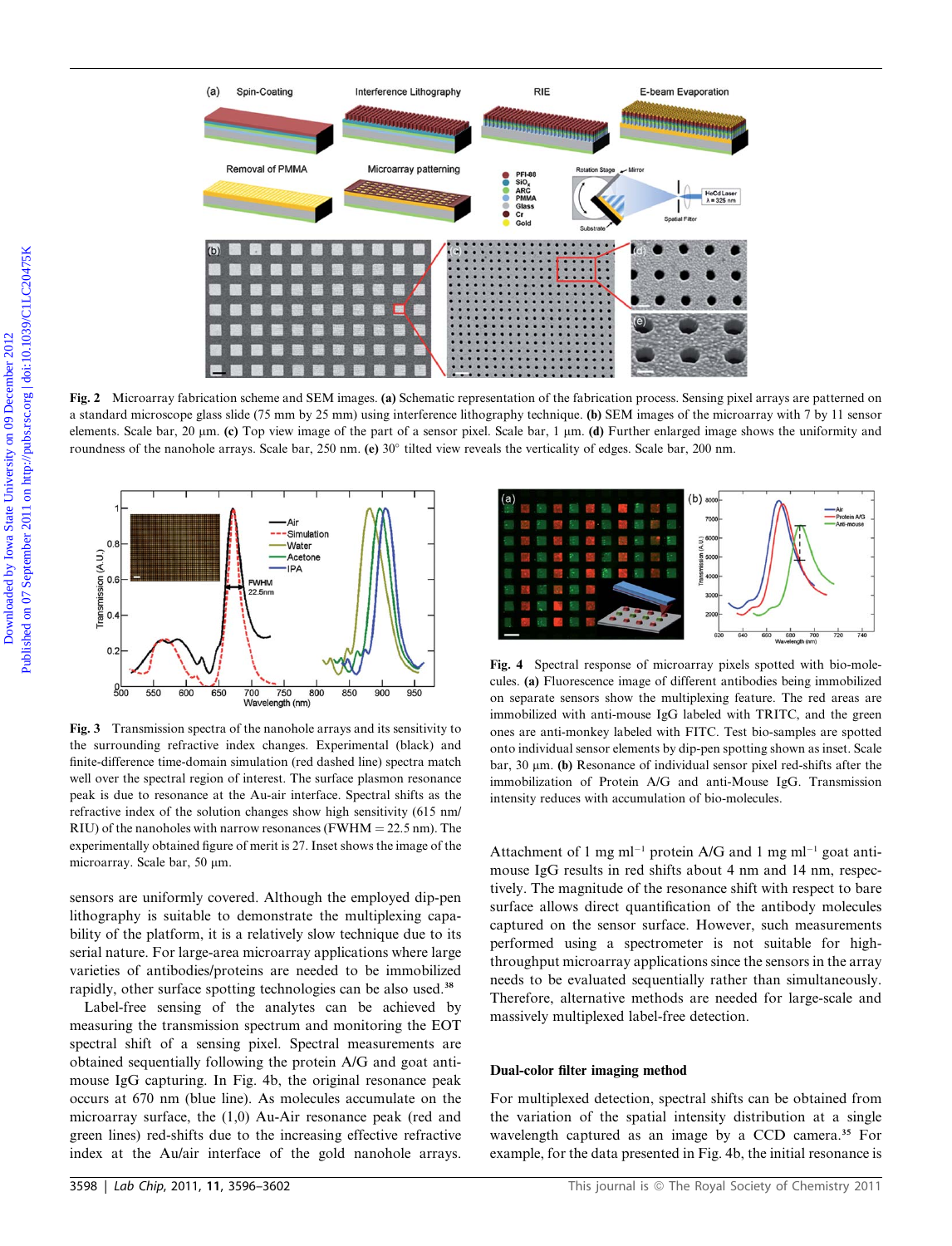at 670 nm, and it red-shifts to 683 nm after antibody binding. This spectral shift can be detected by monitoring the intensity change at 695 nm (indicated by dashed line in Fig. 4b). However, with biomolecular accumulation, not only the resonance wavelength shifts, but also the transmission intensity drops as a result of increased absorption (as observed in Fig. 4b and our experimental measurements). This introduces reliability issues for quantitative analysis. To overcome this limitation, we developed a dual-color filter imaging method based on spectral ratio, which can significantly increase SNR. To investigate the limits of the method, we numerically calculated the expected signal using Matlab (given in Fig. 5a and 5b). Assume that the original resonance centers at 670 nm (blue curve in Fig. 5a). When the bio-molecules are captured, the resonance red-shifts to a higher wavelength with reduced intensity (red curve in Fig. 5a). There



Fig. 5 Dual-color filter imaging method for label-free detection. (a)-(b) show simulation results. (c)-(f) show experimentally obtained images. (a) The original spectrum (blue) and the shifted one (red) are shown. Two optical filters, centered at 670 nm (light blue) and 695 nm (light red) are used to collect the transmission signals, respectively. (b) Normalized transmission intensity through the left filter as a function of resonance shift is shown in dashed blue line. Light intensity decreases due to the decreasing overlap between the filter and resonance peak. Dashed red line shows the transmission intensity through the right filter. As the resonance red-shifts, the light intensity increases. Dual-color filter imaging method is implemented by taking the ratio between the transmitted images from these two filters, which dramatically increases the signal-to-noise ratio (black line). The inset shows the zoom-in plot. (c) Fluorescence image of the antibody spotted sensor pixels, defining a word ''hv''. (Exposure time: 3 s) (d) EOT image through the left filter. The control pixels appear brighter. (e) EOT image through the right filter. The light intensity appears to be higher from the spotted pixels due to the red-shift of the spectrum, as contrary to the left filter. (f) Image processed using DcFI method. The image contrast is dramatically enhanced compared to the single filter method. (Exposure time: 30 ms)

are two optical band-pass filters with 20 nm bandwidth. The left filter is centered at 670 nm and the right filter is at 695 nm. The light intensity transmitted through left filter as a function of the resonance shift is shown in Fig. 5b with the dashed blue line. As the resonance red-shifts, the light intensity decreases due to the decreasing overlap of the resonance peak with transmission window of the filter. However, this single color filtering scheme, which measures intensity change at a single spectral window does not allow high signal-to-noise-ratio measurements. This shortcoming is demonstrated in experimental measurements as follows. After the microarray chip is functionalized with protein A/G, fluorescently labeled antibodies are captured at certain sensors defining a word ''hv'' as shown by fluorescence image in Fig. 5c. The rest of the sensing pixels in the array are used as controls. For incident light passing through the left filter, CCD images of the spatial intensity distribution are shown in Fig. 5d. Here, the transmitted light intensity obtained from the antibody captured sensors is not significantly weaker than those obtained from the control sensors. Similarly, numerical and experimental measurements using right filter gives signal with small SNR. For the right filter, the expected transmission intensity increases with the resonance shift (dashed red line in Fig. 5b). Experimental measurements confirm this result, and also show that the corresponding image has a small SNR and weak contrast. On the contrary, if we use DcFI method by taking the ratio between the transmitted signals from two filters, SNR is dramatically increased as illustrated in Fig. 5b and 5f. For instance, when the spectrum red-shifts by 14 nm after immobilization of 1 mg  $ml^{-1}$ anti-mouse IgG, the SNR of images acquired with our method is improved by 30 times compared to the single filter scheme. We should note that 20 nm bandwidth filter is used for the experimental implementation of our DcFI method. However, numerical calculation shows that the SNR can be further increased by using filters with narrower bandwidth. Fig. 5f experimentally demonstrates that the contrast of the image obtained by spectral ratio is better than the image obtained with single filter given in Fig. 5d and 5e. As a result, the patterned pixels forming the word "hv" is clearly observed. As shown in Fig. 5d and 5e, there are few sensing pixels with dark spots on them (i.e. on the sensor located in the last row of the fifth column) due to the defects introduced by fabrication imperfections. These pixels with low intensities may cause false positive/negative results in conventional label-free approaches. Notably, this effect can be removed effectively by our DcFI method (Fig. 5f). of CO can, and it red-shift to 633 am after antibody binding. are two optical band-pass filters with  $D$  am bandwidth. The change of My resolution is the september 2012 Published for the change of My resolution is the sep

> To demonstrate quantitative measurement of molecular binding events, we used fluorescently-tagged anti-mouse IgG as analytes. After the microarray chip is functionalized with protein A/G, different concentration of analytes is spotted on specific sensor arrays. Their location is indicated in Fig. 6a by fluorescence measurements. Following incubation and subsequent washing, amount of accumulated analytes *(i.e* antibodies) at the corresponding sensors are measured using dual-color filter imaging technique. As shown in Fig. 6b, with increasing concentrations of analytes, stronger signals are obtained consistently by the DcFI method. Notably, the exposure time for the fluorescence signal was 3000 ms, but it took less than 30 ms for the EOT image. This corresponds to two orders of magnitude improvement in image acquisition time compared to the fluorescence methods.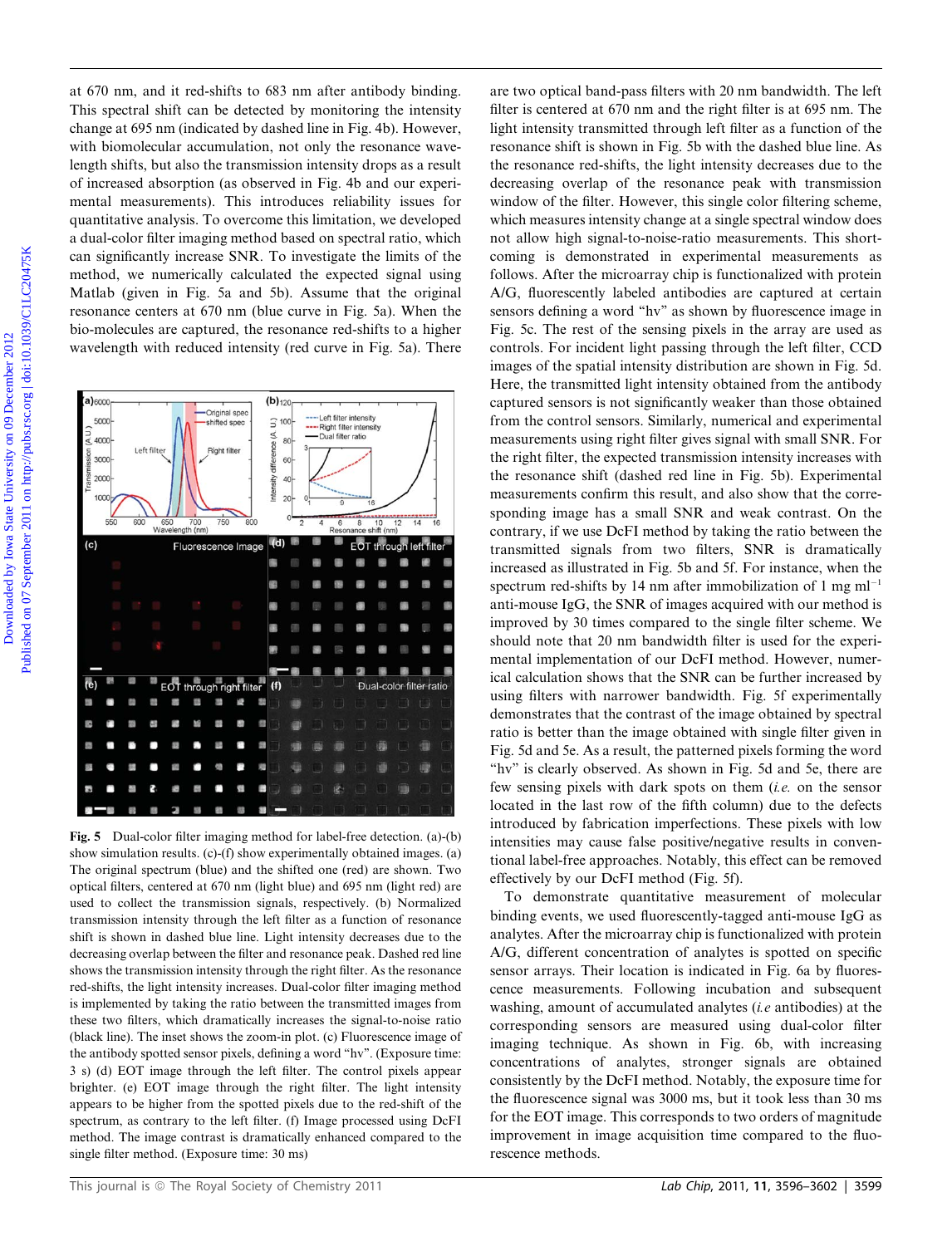

Fig. 6 Quantification of analyte concentration with label-free dual-color filter imaging method. (a) Fluorescence image of various concentrations of fluorescently labeled anti-mouse IgG used as analytes. Three different concentrations of 70  $\mu$ l ml<sup>-1</sup>, 10  $\mu$ l ml<sup>-1</sup> and 30  $\mu$ l ml<sup>-1</sup> analytes are shown respectively. (b) EOT image acquired by the DcFI method. (c) Dual-color filter image with different concentrations are shown in 3D for better visualization. Scale bar, 20 um.

#### **Discussion**

Compared to conventional microarray technologies,<sup>39</sup> our largearea plasmonic microarrays can reliably enable quantitative and real-time detection in a label-free fashion. Obtaining the kinetic rates of biomolecular interactions in a high-throughput fashion (such as for determination of transcription factor binding sites, protein-small molecule bindings) can open up new opportunities in fundamental biology and pharmacology. On-chip configuration of the sensor can enable direct integration with microfluidics, which offers automated sample preparation and processing.40–42 This platform can also be merged with recently emerging complementary technologies, such as lens-free on-chip microscopy and imaging,<sup>43</sup> and become widely applicable to various problems even in resources limited settings. Furthermore, compared to other nanobiosensors, our plasmonic platform using DcFI method is compatible with the existing infrastructure of conventional microarray spotters and scanners. This scheme can allow rapid implementation of the next generation of microarray technology with advanced capabilities and

In conclusion, we present a label-free, high-throughput and low-cost plasmonic microarray technology. We introduced a dual-color filter imaging method, which increases the signal-tonoise of images more than 30 times compared to the detection method based on direct intensity change and enables to obtain images with large contrast. Using our method, reliable detection of biomolecular bindings is demonstrated. In addition, quantitative measurements of analyte binding events at a variety of concentrations are shown. Our platform also reduces the image acquisition time with respect to fluorescence technique by more than two orders of magnitude. To achieve large-area sensor arrays, we employed interference lithography which enabled uniform fabrication of sub-wavelength apertures over an entire microscope slide and resulted in more than a million sensors. The quality of sensors demonstrates high FOMs of 27 with refractive index sensitivity reaching to 615 nm/RIU. This label-free microarray technology, due to its ease of use, reliability and large-scale capability, can be a powerful tool for biomedical sciences and pharmacology.

#### **Methods**

#### Microarray fabrication

Fabrication scheme and setup are shown in Fig. 1a. The sample consists of a multi-layer stack on the front side of a microscope glass slide and a spin-coated thick layer of anti-reflection coating on the back side to eliminate reflection from the positioning stage. First, a 500 nm layer of Barli-ARC is spin-coated onto the back side of microscope slides and oven-baked at 175 °C. Sequentially, 200 nm of Poly(methyl methacrylate) (PMMA) and 220 nm of Barli-ARC is spin-coated onto the front side of the sample and oven-baked at 180 $\degree$ C and 175 $\degree$ C, respectively. After coating of 30 nm thick silicon oxide with an E-beam evaporator, a mono layer of hexamethyldisilazane (HMDS) is applied on top of the silicon oxide layer prior to spin-coating a 100 nm layer of positive-tone photoresist, Sumitomo PFI-88. The front side antireflection coating minimizes reflection from the bottom layer of the photoresist, HMDS coating enhances adhesion between the photoresist and silicon dioxide, and PMMA coating facilitates lift-off process. After sample preparation, a dual-exposure IL process, where each exposure takes 2 min, is applied on x and y axis for patterning the nanopillar square grid array in PFI-88. The interference lithography setup consists of a spatially-filtered He-Cd laser at 325 nm wavelength. After exposure, the sample is developed in CD-26 and 0.26% Tetramethylammonium hydroxide (TMAH) for 45 s. Following the interference lithography process and development, reactive ion etching (RIE) is applied with  $CF_4$  and  $He/O_2$  for transferring the pattern into  $SiO<sub>x</sub>$  and the underlying ARC/PMMA layer. Lastly, 100 nm of gold is evaporated via E-beam evaporation and PMMA/gold patterned regions are lifted off in  $60^{\circ}$ C acetone with ultrasonic agitation for 10 min. Using this process, we can easily and cost effectively pattern nanohole arrays on whole microscope slides or glass wafers within few minutes and finish the whole process within few hours. The microarray platform is divided by introducing Cr spacers between individual sensors using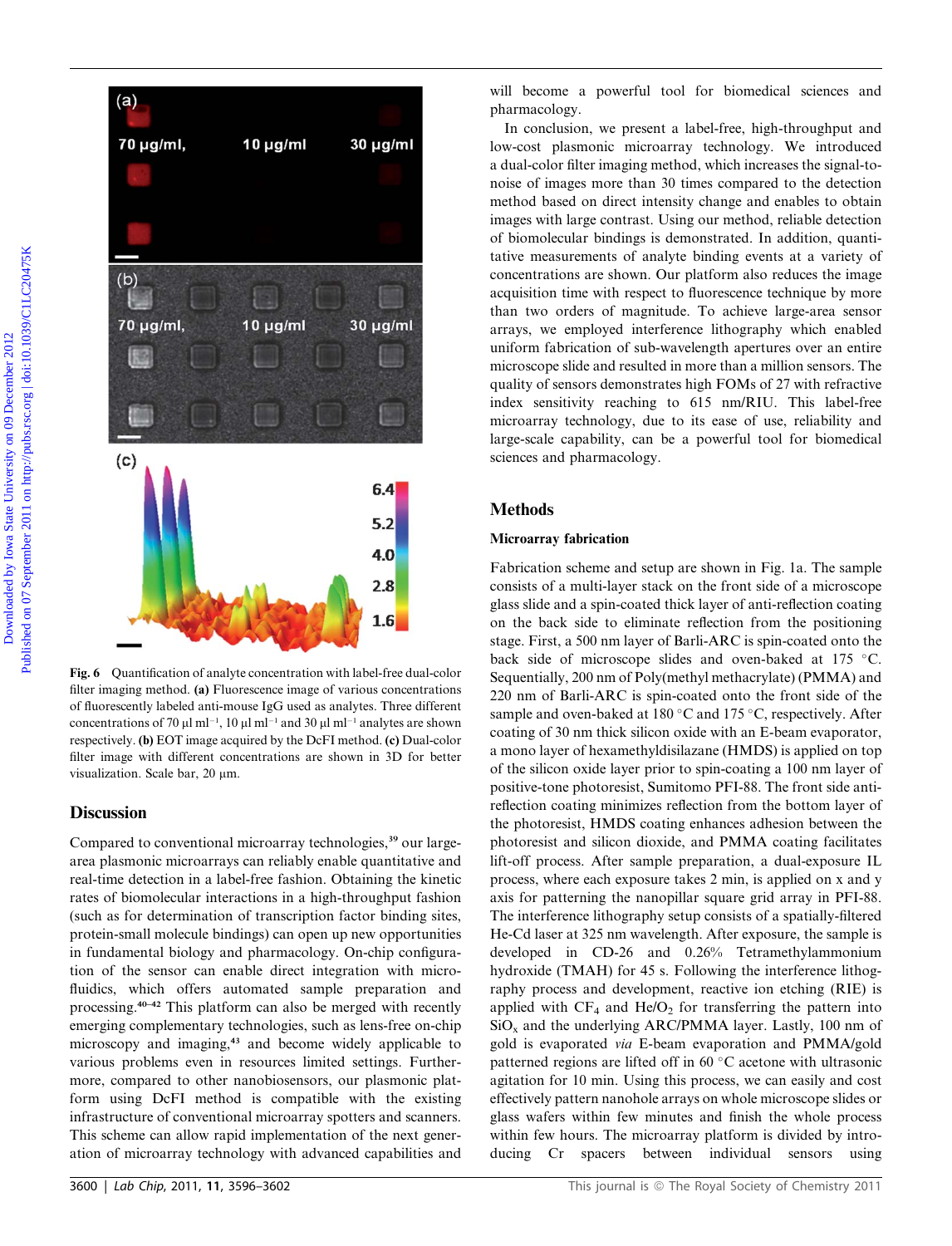photolithography and Cr deposition. Cr spacer blocks the light transmission and minimizes the SPR interaction between sensors by absorbing the propagating of SPR.

#### Protein spotting on microarray

For spotting, the gold surfaces are first functionalized with protein A/G at a concentration of 1 mg  $mL^{-1}$  diluted in PBS (10 mM phosphate buffer, 137 mM NaCl, and 2.7 mL of KCl). Protein A/G is chosen as a template for the immobilization of the antibodies due to its high affinity to the Fc region of the IgG molecules.<sup>44</sup> Two different antibodies labeled with different fluorophores, anti-mouse IgG from goat (labeled with TRITC) and anti-monkey from rabbit (labeled with FITC), are spotted onto the sensing sensors. The concentrations of both antibodies are  $1mg$  ml<sup>-1</sup> diluted in a PBS-glycerol mixture. Glycerol is used to keep the solution from drying during the spotting, and also helps to keep the spotted droplets uniform. The  $30 \mu m$  AFM tip yields a round droplet with diameter of  $30-35 \mu m$  at a specific humidity and AFM tapping force. After 30 min of incubation, unbound antibodies are removed by a three-step PBS washing process. photolitiography and C deposition. C: space block at highler  $9$  V. 1. Businessed,  $\sigma$  at Octomber 2012 Published by Ioway State University on the December 2012 Published on the Basic Control of Basic Control of Basic Co

#### Acknowledgements

We thank P. Tillberg, J.A. Koo, M. Angel and B. Kim for their comments on the manuscript. This work was supported in part by National Science Foundation (NSF) CAREER Award (ECCS-0954790), Office of Naval Research Young Investigator Award, Massachusetts Life Science Center New Investigator Award, NSF Engineering Research Center on Smart Lighting (EEC-0812056), Boston University Photonics Center. T.Y.C was supported by the Foxconn sponsorship and M.H. was supported by NSF.

#### Author contributions

T.Y.C., M.H., H.Y.T, P.S. and H.A designed experiments; T.Y.C., M.H., A.A.Y., M.F.Y. and H.A wrote the manuscript; T.Y.C., M.H. and H.Y.T performed the experiments.

#### References

- 1 J. Ziauddin and D. M. Sabatini, Microarrays of cells expressing defined cDNAs, Nature, 2001, 411, 107–110.
- 2 L. P. Lim, et al. Microarray analysis shows that some microRNAs downregulate large numbers of target mRNAs, Nature, 2005, 433, 769–773.
- 3 G. MacBeath and S. L. Schreiber, Printing proteins as microarrays for high-hroughput function determination, Science, 2000, 289(No. 5484), 1760–1763.
- 4 A. Sassolas, B. D. Leca-Bouvier and L. J. Blum, DNA biosensors and microarrays, Chem. Rev., 2008, 108, 109–139.
- 5 L. Zhang, T. Hurek and B. Reinhold-Hurek, Position of the fluorescent label is a crucial factor determining signal intensity in microarray hybridizations, Nucleic Acids Res., 2005, 33, e166.
- 6 U. Resch-Genger, M. Grabolle, S. Cavaliere-Jaricot, R. Nitschke and T. Nann, Quantum dots versus organic dyes as fluorescent labels, Nat. Methods, 2008, 5, 763–775.
- 7 H. J. Gruber, et al. Anomalous fluorescence enhancement of Cy3 and Cy3.5 versus anomalous fluorescence loss of Cy5 and Cy7 upon covalently linking to IgC and noncovalent binding to avidin, Bioconjugate Chem., 2000, 11, 696–704.
- 8 Y. Cui, Q. Q. Wei, H. K. Park and C. M. Lieber, Nanowire nanosensors for highly sensitive and selective detection of biological and chemical species, Science, 2001, 293, 1289–1292.
- 9 Y. L. Bunimovich, et al. Quantitative real-Time measurements of DNA hybridization with alkylated nonoxidized silicon nanowires in electrolyte solution, J. Am. Chem. Soc., 2006, 128, 16323–16331.
- 10 J. Lee, J. Jang, D. Akin, C. A. Savran and R. Bashir, Real-time detection of airborne viruses on a mass-sensitive device, Appl. Phys. Lett., 2008, 93, 013901.
- 11 J. Fritz, et al. Translating biomolecular recognition into nanomechanics, Science, 2000, 288, 316–318.
- 12 C. A. Savran, S. M. Knudsen, A. D. Ellington and S. R. Manalis, Micromechanical detection of proteins using aptamer-based receptor molecules, Anal. Chem., 2004, 76, 3194-3198.
- 13 X. Fan, et al. Sensitive optical biosensors for unlabeled targets: A review, Anal. Chim. Acta, 2008, 620, 8–26.
- 14 J. Homola, Present and future of surface plasmon resonance biosensors, Anal. Bioanal. Chem., 2003, 377, 528–539.
- 15 S. Se, et al. High-throughput lens-free blood analysis on a chip, Anal. Chem., 2010, 82, 4621–4627.
- 16 E. Cubukcu, et al. Aligned carbon nanotubes as polarization-sensitive molecular near-field detectors, Proc. Natl. Acad. Sci. U. S. A., 2009, 106, 2495–2499.
- 17 M. I. Rudenko, et al. Ultrasensitive  $Q$  [beta] phage analysis using fluorescence correlation spectroscopy on an optofluidic chip, Biosens. Bioelectron., 2009, 24, 3258–3263.
- 18 J. Lee, K. Icoz, A. Roberts, A. D. Ellington and C. A. Savran, Diffractometric detection of proteins using microbead-based rolling circle amplification, Anal. Chem., 2010, 82, 197–202.
- 19 A. Kinkhabwala, Z. Yu, S. Fan, Y. Avlasevich, K. Müllen and W. E. Moerner, Large single-molecule fluorescence enhancements produced by a bowtie nanoantenna, Nat. Photonics, 2009, 3, 654–657.
- 20 M. A. Cooper, Optical biosensor in drug discovery, Nat. Rev. Drug Discovery, 2002, 1, 515.
- 21 J. Homola, H. Vaisocherova, J. Dostalek and M. Piliarik, Multianalyte surface plasmon resonance biosensing, Methods, 2005, 37, 26–36.
- 22 A. A. Yanik, M. Huang, A. Artar, T. Y. Chang and H. Altug, Integrated nanoplasmonic-nanofluidic biosensors with targeted delivery of analytes, Appl. Phys. Lett., 2010, 96, 021101.
- 23 A. A. Yanik, et al. An optofluidic nanoplasmonic biosensor for direct detectionof live viruses from biological media, Nano Lett., 2010, 10 (12), 4962–4969.
- 24 B. Khademhosseini, et al. Lensfree densing on a micro-fluidic chip using plasmonic nano-apertures, Appl. Phys. Lett., 2010, 97, 221107.
- 25 K. A. Tetz, L. Pang and Y. Fainman, High-resolution surface plasmon resonance sensor based on linewidth-optimized nanohole array transmittance, Opt. Lett., 2006, 31, 1528–1530.
- 26 N. Liu, et al. Planar Metamaterial Analogue of electromagnetically induced transparency for plasmonic sensing, Nano Lett., 2010, 10 (4), 1103–1107.
- 27 T. W. Ebbesen, H. J. Lezec, H. F. Ghaemi, T. Thio and P. A. Wolff, Extraordinary optical transmission through sub-wavelength hole arrays, Nature, 1998, 391, 667–669.
- 28 W. L. Barnes, A. Dereux and T. W. Ebbesen, Surface plasmon subwavelength optics, Nature, 2003, 424, 824–830.
- 29 A. O. Cakmak, et al. Enhanced transmission through a subwavelength aperture using metamaterials, Appl. Phys. Lett., 2009, 95, 052103.
- 30 A. B. Khanikaev, S. H. Mousavi, G. Shvets and Y. S. Kivshar, One-Way Extraordinary Optical Transmission and Nonreciprocal Spoof Plasmons, Phys. Rev. Lett., 2010, 105, 126804.
- 31 A. De Leebeeck, et al. On-chip surface-based detection with nanohole arrays, Anal. Chem., 2007, 79, 4094–4100.
- 32 F. Eftekhari, et al. Nanoholes as nanochannels: flow-through plasmonic sensing, Anal. Chem., 2009, 81(11), 4308–431.
- 33 M. R. Lee and P. M. Fauchet, Two-dimensional silicon photonic crystal based biosensing platform for protein detection, Opt. Express, 2007, 15, 4530–4535.
- 34 H. Altug and J. Vuckovic, Polarization control and sensing with twodimensional coupled photonic crystal microcavity arrays, Opt. Lett., 2005, 30, 982–984.
- 35 J. Zhu, et al. On-chip single nanoparticle detection and sizing by mode splitting in an ultrahigh-Q microresonator, Nat. Photonics, 2010, 4, 46–49.
- 36 J. Ji, G. Connell, D. J. D. Carter and D. N. Larson, High-throughput nanohole array based system to monitor multiple binding events in real time, Anal. Chem., 2008, 80, 2491–2498.